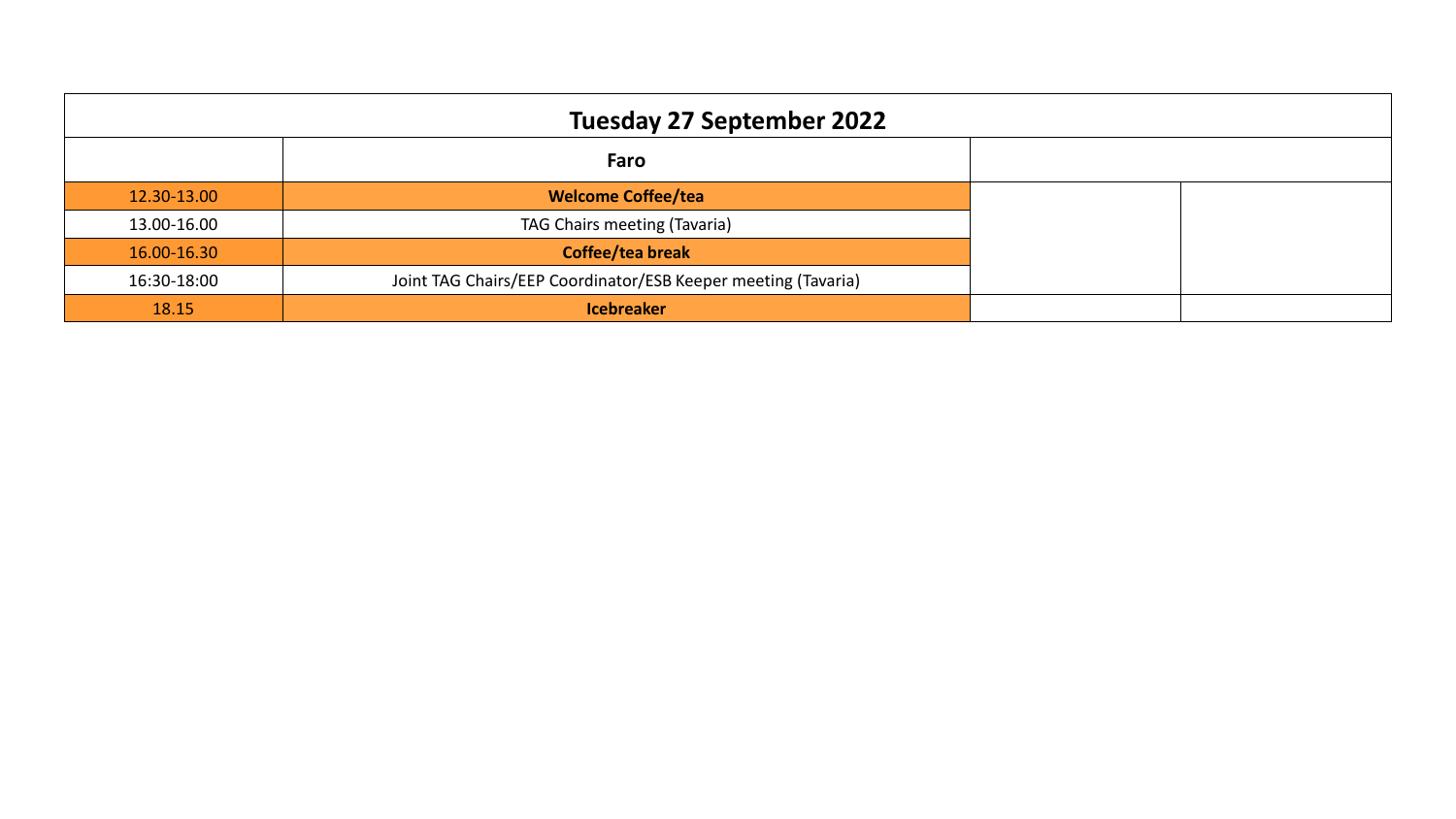|             | <b>Wednesday 28 September 2022</b>                                        |                                  |                                                                                    |                              |                                                                              |                                                                                   |                                         |                                                         |               |                                                                    |                      |
|-------------|---------------------------------------------------------------------------|----------------------------------|------------------------------------------------------------------------------------|------------------------------|------------------------------------------------------------------------------|-----------------------------------------------------------------------------------|-----------------------------------------|---------------------------------------------------------|---------------|--------------------------------------------------------------------|----------------------|
| <b>Time</b> | <b>ALBUFEIRA</b>                                                          | <b>FARON</b>                     | <b>PORTIMÃO</b>                                                                    | Silves I                     | Silves II                                                                    | <b>Silves III</b>                                                                 | Lagos I                                 | <b>Lagos II</b>                                         | <b>TAVIRA</b> | <b>Lagos III</b>                                                   | <b>VILA DO BISPO</b> |
| 08.30-10.30 | <b>Plenary - Opening session (Auditorium)</b>                             |                                  |                                                                                    |                              |                                                                              |                                                                                   |                                         |                                                         |               |                                                                    |                      |
| 10.30-11.00 | Coffee/tea break                                                          |                                  |                                                                                    |                              |                                                                              |                                                                                   |                                         |                                                         |               |                                                                    |                      |
| 11.00-13.00 | <b>EAZA and the</b><br>EU: Update<br>from Brussels                        | Prosimian<br><b>TAG</b>          | Elephant<br><b>TAG</b> (Closed)                                                    | Amphibian<br>TAG I           | Communi-<br>cations<br>Committee                                             | Songbird<br><b>TAG</b>                                                            | Workshop -<br>topic to be<br>determined | <b>Technical</b><br>Assistance<br>Committee<br>(Closed) |               | Funding<br>Consultancy<br>(upon request)                           |                      |
| 13.00-14.00 |                                                                           |                                  |                                                                                    |                              |                                                                              | Lunch                                                                             |                                         |                                                         |               |                                                                    |                      |
| 14.00-16.00 | Thematic<br>session                                                       | Small<br>Carnivore<br><b>TAG</b> | European<br>Professional<br>Zookeeper<br>Qualification<br>Framework                | <b>HELPSIMUS</b><br>(Closed) | Progress<br>Candidates<br>for<br>Membership I                                | EAZA<br>$\left \mathsf{Presentations}\right $ Reproductive<br>Management<br>Group | Workshop -<br>topic to be<br>determined | <b>EEP Committee</b><br>I (Closed)                      |               | <b>National</b><br>Associations<br>Committee I<br>(Closed)         |                      |
| 16.00-16.30 | <b>Asiatic Lion</b><br>Coffee/tea break<br><b>EEP</b> (Closed)            |                                  |                                                                                    |                              |                                                                              |                                                                                   |                                         |                                                         |               |                                                                    |                      |
| 16.30-18.00 | <b>Asiatic Lion</b><br><b>Plenary (Auditorium)</b><br><b>EEP</b> (Closed) |                                  |                                                                                    |                              |                                                                              |                                                                                   |                                         |                                                         |               |                                                                    |                      |
| 18.00-18.30 |                                                                           |                                  |                                                                                    |                              |                                                                              | <b>Snack break</b>                                                                |                                         |                                                         |               |                                                                    |                      |
| 18.30-20.00 | The Lemur<br>Conservation<br>Association<br>(AEECL)<br>(Closed)           | Small<br>Mammal<br><b>TAG</b>    | Imported<br>Deforestation<br>and<br>Sustainable<br>Agriculture<br>Working<br>Group | Gibbon<br><b>TAG</b>         | Progress<br>Presentations<br>Candidates<br>for<br>Membership<br>$\mathbf{H}$ | Parrot<br><b>TAG</b>                                                              | Workshop -<br>topic to be<br>determined | <b>EEP Committee</b><br>II (Closed)                     |               | <b>National</b><br><b>Associations</b><br>Committee II<br>(Closed) |                      |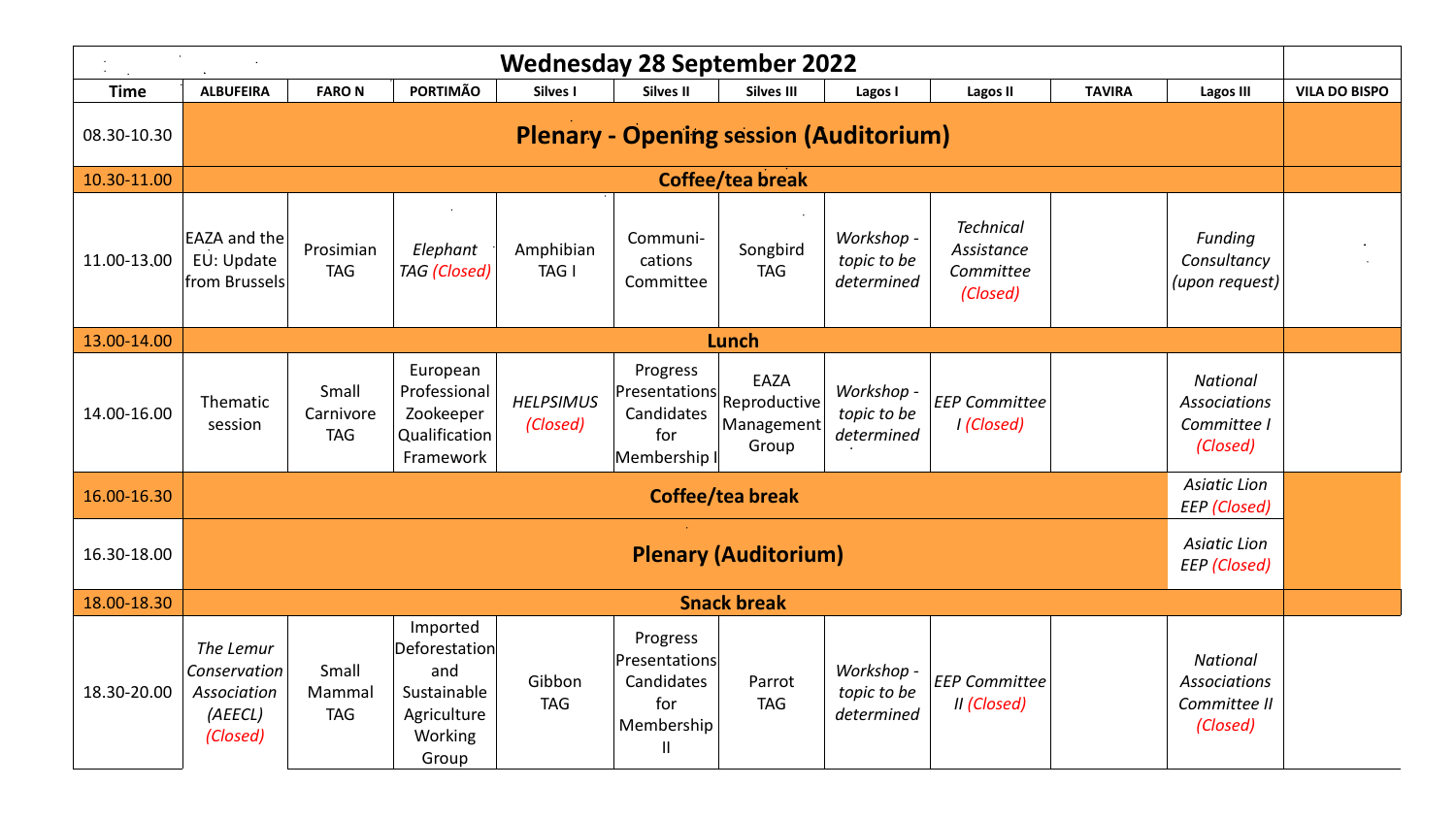| Thursday 29 September 2022 |                                                              |                                        |                                        |                                        |                                                     |                           |                                                             |                                                      |                                           |                                                                |                      |
|----------------------------|--------------------------------------------------------------|----------------------------------------|----------------------------------------|----------------------------------------|-----------------------------------------------------|---------------------------|-------------------------------------------------------------|------------------------------------------------------|-------------------------------------------|----------------------------------------------------------------|----------------------|
| <b>Time</b>                | <b>ALBUFEIRA</b>                                             | <b>FARON</b>                           | <b>PORTIMÃO</b>                        | Silves I                               | <b>Silves II</b>                                    | <b>Silves III</b>         | Lagos I                                                     | <b>Lagos II</b>                                      | <b>TAVIRA</b>                             | <b>Lagos III</b>                                               | <b>VILA DO BISPO</b> |
| 08.30-10.30                | EAZA and<br>the EU:<br>Animal<br><b>Health Law</b><br>Update | Cattle<br>and<br>Camelid<br><b>TAG</b> | Biobank<br>Working<br>Group            | Animal<br>Training<br>Working<br>Group | Waterfowl<br>and Pelecan-<br>iformes TAG            | Reptile<br>TAG I          | Education<br>Committee<br>(Closed)                          | Membership<br>and Ethics<br>Committee I<br>(Closed)  |                                           | Callitrichid<br><b>TAG</b> (Closed)                            |                      |
| 10.30-11.00                |                                                              |                                        |                                        |                                        |                                                     | <b>Coffee/team break</b>  |                                                             |                                                      |                                           |                                                                |                      |
| 11.00-13.00                | Elephant<br><b>TAG</b>                                       | Conservation<br>Committee              | Thematic<br>session                    | Deer TAG                               | Ciconiiformes<br>and<br>Phoenicopteri<br>formes TAG | Reptile TAG II            | Species360<br>update                                        | Membership<br>and Ethics<br>Committee II<br>(Closed) | Cryopreservati<br>ons meeting<br>(Closed) | Prosmian TAG<br>(Closed)                                       |                      |
| 13.00-14.00                |                                                              |                                        |                                        |                                        |                                                     | Lúnch                     | $\sim$                                                      |                                                      |                                           |                                                                |                      |
| 14.00-16.00                | Poster Party<br>session                                      | Callitrichid<br><b>TAG</b>             | Conservation<br>Education<br>Committee | Research<br>Committee                  | Galliformes<br><b>TAG</b><br>$\sim$                 | Reptile<br><b>TAG III</b> | Animal<br><b>Training</b><br>Working<br>Group -<br>Workshop | <b>EAZA Executive</b><br>Committee I<br>(Closed)     |                                           | EAZA<br>Population<br>Management<br>Advisory Group<br>(Closed) |                      |
| 16.00-19.30                | <b>Zoomarine visit</b>                                       |                                        |                                        |                                        |                                                     |                           |                                                             |                                                      |                                           |                                                                |                      |

 $\mathcal{A}^{\mathcal{A}}$  and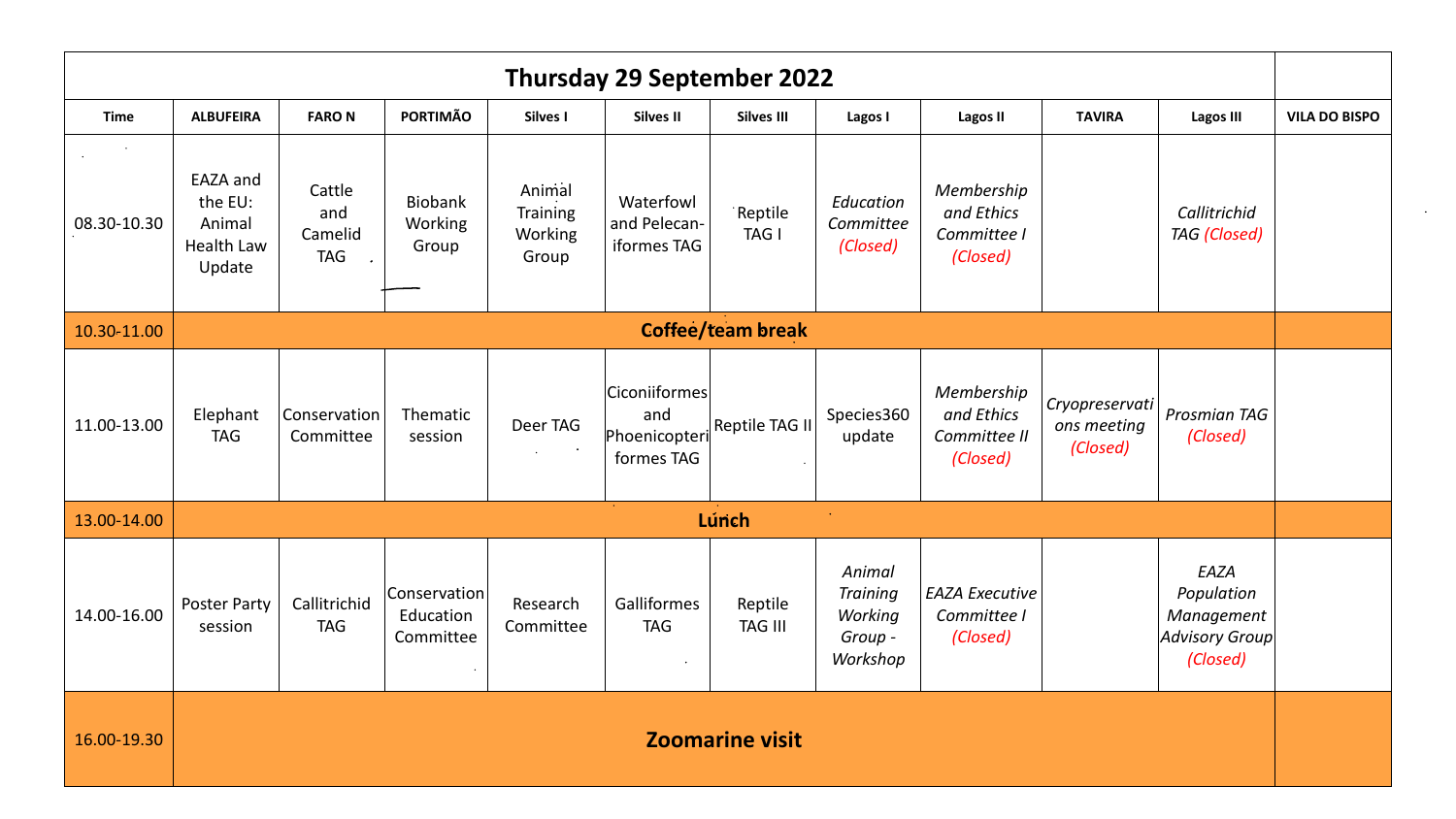| <b>Friday 30 September 2022</b> |                                    |                                  |                                     |                                                   |                                    |                                       |                                         |                                                       |                                |                                                          |                      |
|---------------------------------|------------------------------------|----------------------------------|-------------------------------------|---------------------------------------------------|------------------------------------|---------------------------------------|-----------------------------------------|-------------------------------------------------------|--------------------------------|----------------------------------------------------------|----------------------|
| <b>Time</b>                     | <b>ALBUFEIRA</b>                   | <b>FARON</b>                     | <b>PORTIMÃO</b>                     | Silves IV $* + 1$                                 | Silves $V^*$ + II                  | Silves VI + III                       | Lagos I                                 | <b>Lagos II</b>                                       | <b>TAVIRA</b>                  | <b>Lagos III</b>                                         | <b>VILA DO BISPO</b> |
| 08.30-10.30                     | Larger New<br>World<br>Monkey TAG  | Felid<br>TAG I                   | Freshwater<br>Teleost<br><b>TAG</b> | Monotreme<br>and<br><b>Marsupial TAG</b>          | Gruiformes<br><b>TAG</b>           | Animal<br>Welfare<br>Working<br>Group | Workshop -<br>topic to be<br>determined | <b>EAZA Executive</b><br>Committee II<br>(Closed)     |                                | Conservation<br>Translocation<br><b>Working Group</b>    |                      |
| 10.30-11.00                     | <b>Coffee/tea break</b>            |                                  |                                     |                                                   |                                    |                                       |                                         |                                                       |                                |                                                          |                      |
| 11.00-13.00                     | Great Ape<br><b>TAG</b>            | Felid TAG II                     | Penguin TAG<br>(Closed)             | Veterinary<br>Committee I                         | Records<br>Working<br>Group        | Caprinae<br><b>TAG</b>                | Workshop -<br>topic to be<br>determined | Conservation<br>Committee<br>(Closed)                 |                                | <b>JZAR Editorial</b><br><b>Board (Closed)</b>           |                      |
| 13.00-14.00                     |                                    |                                  |                                     |                                                   |                                    | <b>Lunch</b>                          |                                         |                                                       |                                |                                                          |                      |
| 14.00-16.00                     | <b>Plenary (Auditorium)</b>        |                                  |                                     |                                                   |                                    |                                       |                                         |                                                       |                                |                                                          |                      |
| 16.00-16.30                     |                                    |                                  |                                     |                                                   |                                    | <b>Coffee/tea break</b>               |                                         |                                                       |                                |                                                          |                      |
| 16.30-18.00                     | Thematic<br>session                | Afro -<br>Eurasian<br>Monkey TAG | Veterinary<br>Committee II          | Marine<br>Mammal<br><b>TAG</b>                    | Toucan and<br>Turaco<br><b>TAG</b> | EAZA<br>Nutrition<br>Group            | Workshop -<br>topic to be<br>determined | Small Carnivore EAZA Council I<br><b>TAG</b> (Closed) | (Closed)                       | <b>Silent Forest</b><br><b>Working Group</b><br>(Closed) |                      |
| 18.00-18.30                     |                                    |                                  |                                     |                                                   |                                    | <b>Snack break</b>                    |                                         |                                                       |                                |                                                          |                      |
| 18.30-20.00                     | Tapir and<br>Suiform<br><b>TAG</b> | Equid<br><b>TAG</b>              |                                     | West African<br>Primate<br>Conservation<br>Action | Hornbill<br><b>TAG</b>             | Canid and<br>Hyaenid<br><b>TAG</b>    | Workshop -<br>topic to be<br>determined | <b>Giant otter EEP</b><br>(Closed)                    | EAZA<br>Council II<br>(Closed) | Animal<br>Welfare<br>Working<br>Group (Closed)           |                      |